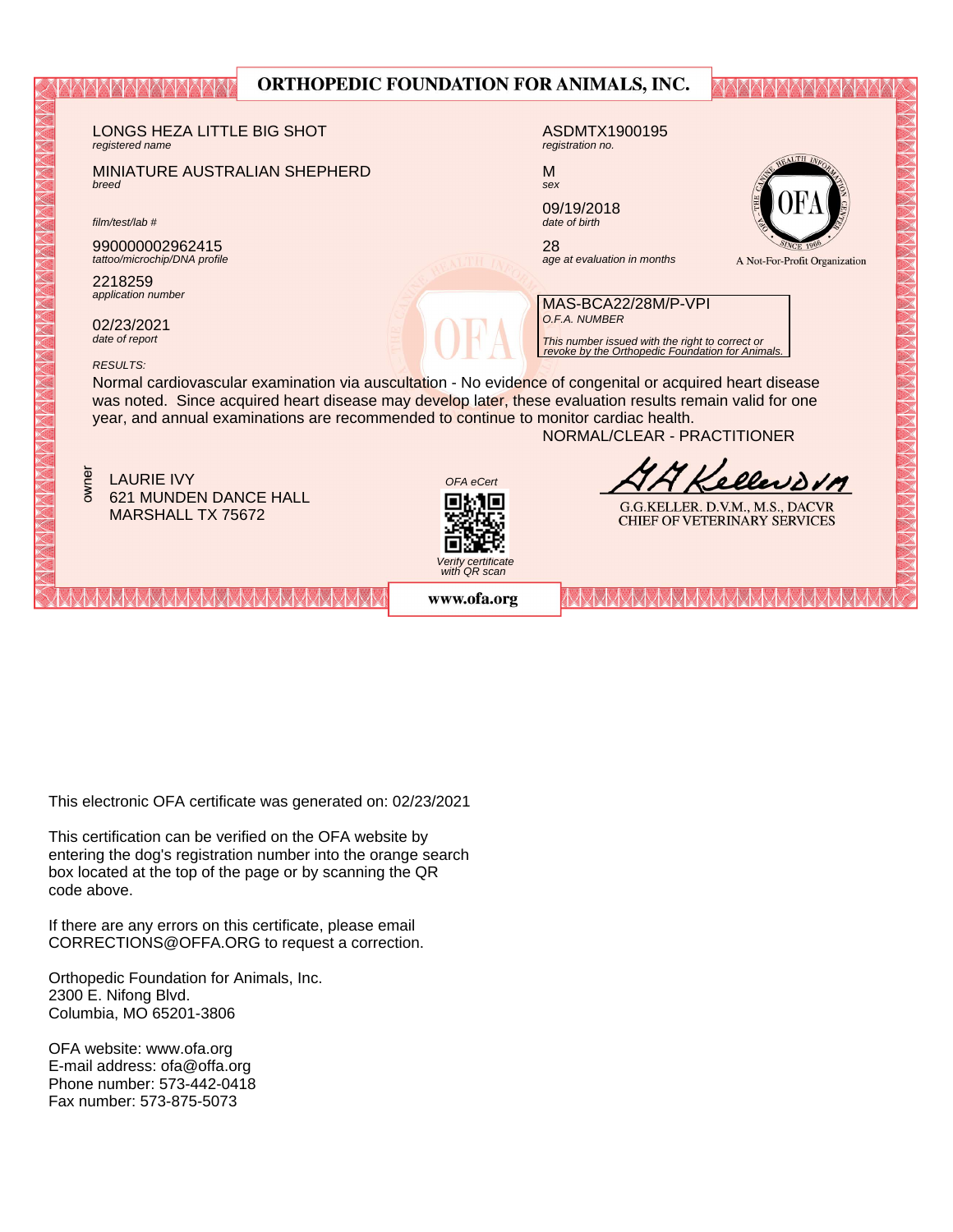

This electronic OFA certificate was generated on: 02/26/2021

This certification can be verified on the OFA website by box located at the top of the page or by scanning the QR code above. entering the dog's registration number into the orange search

If there are any errors on this certificate, please email  $CORRECTIONS@OFFA.ORG$  to request a correction.

Phone number: 573-442-0418 Orthopedic Foundation for Animals, Inc. 2300 E. Nifong Blvd. Columbia, MO 65201-3806

OFA website: www.ofa.org E-mail address: ofa@offa.org Phone number: 573-442-0418 Fax number: 573-875-5073